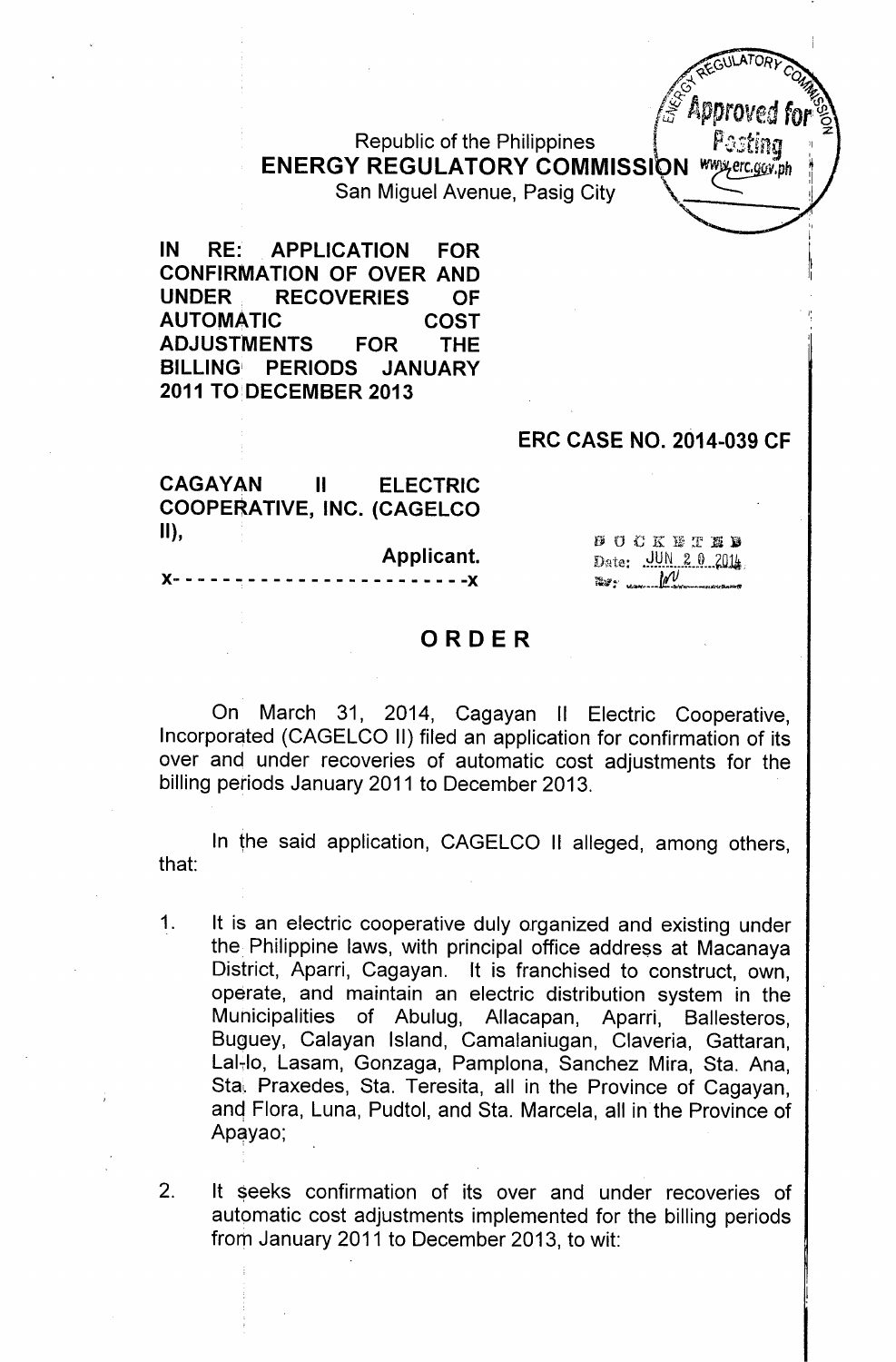| <b>Summary of (Over)/Under Recoveries</b> |              |                                    |               |              |             |              |  |
|-------------------------------------------|--------------|------------------------------------|---------------|--------------|-------------|--------------|--|
| Year                                      | <b>GR</b>    | <b>SLR</b>                         | LR.           | TR.          | <b>SR</b>   | Total        |  |
| 2011                                      | 934,157.96   | (1, 205, 366.91)                   | 131,541.86    | 749,562.40   | 15,036.55   | 624,931.86   |  |
| 2012                                      | 181, 193. 74 | (283.16)                           | (50, 262, 32) | 1,970,637.82 | (3,588,11)  | 2,097,697.96 |  |
| 2013                                      | (30.36)      | 3.35                               | 31.27         | 12.63        | (10,279.75) | (10, 262.85) |  |
| <b>Total</b>                              |              | $1,115,321.34 \mid (1,205,646.72)$ | 81,310.81     | 2,720,212.85 | 1,168.69    | 2,712,366.97 |  |

- 3. It attaches the following documents in support of the application:
	- 3.1 Supply and Transmission Data:
		- a. GNPower Mariveles Coal Plant Limited Company (GNPOWER);
		- b. San Miguel Energy Corporation (SMEC);
		- c. Philippine Electricity Market Corporation (PEMC);
		- d. SN Abotiz Power Magat (SNAP-MAGAT); and
		- e. National Grid Corporation of the Philippines (NGCP);
	- 3.2 Statistical Data:
		- a. Lifeline Rate Adjustment;
		- b. Coop Consumption;
		- c. Summary of apprehended member-consumers; and
		- d. MFSR;
	- 3.3 Actual Implemented Rates:
		- a. Sample bills (2011);
		- b. Sample bills (2012); and
		- c. Sample bills (2013);
	- 3.4 Summary:
		- a. Year 2011;
		- b. Year 2012;
		- c. Year 2013;
		- d. Supplier and Transmission Data;
		- e. Actual Implemented Rates;
		- f. Computation of Over/Under Recovery GR;
		- g. Computation of Over/Under Recovery TR;
		- h. Computation of Over/Under Recovery SLR;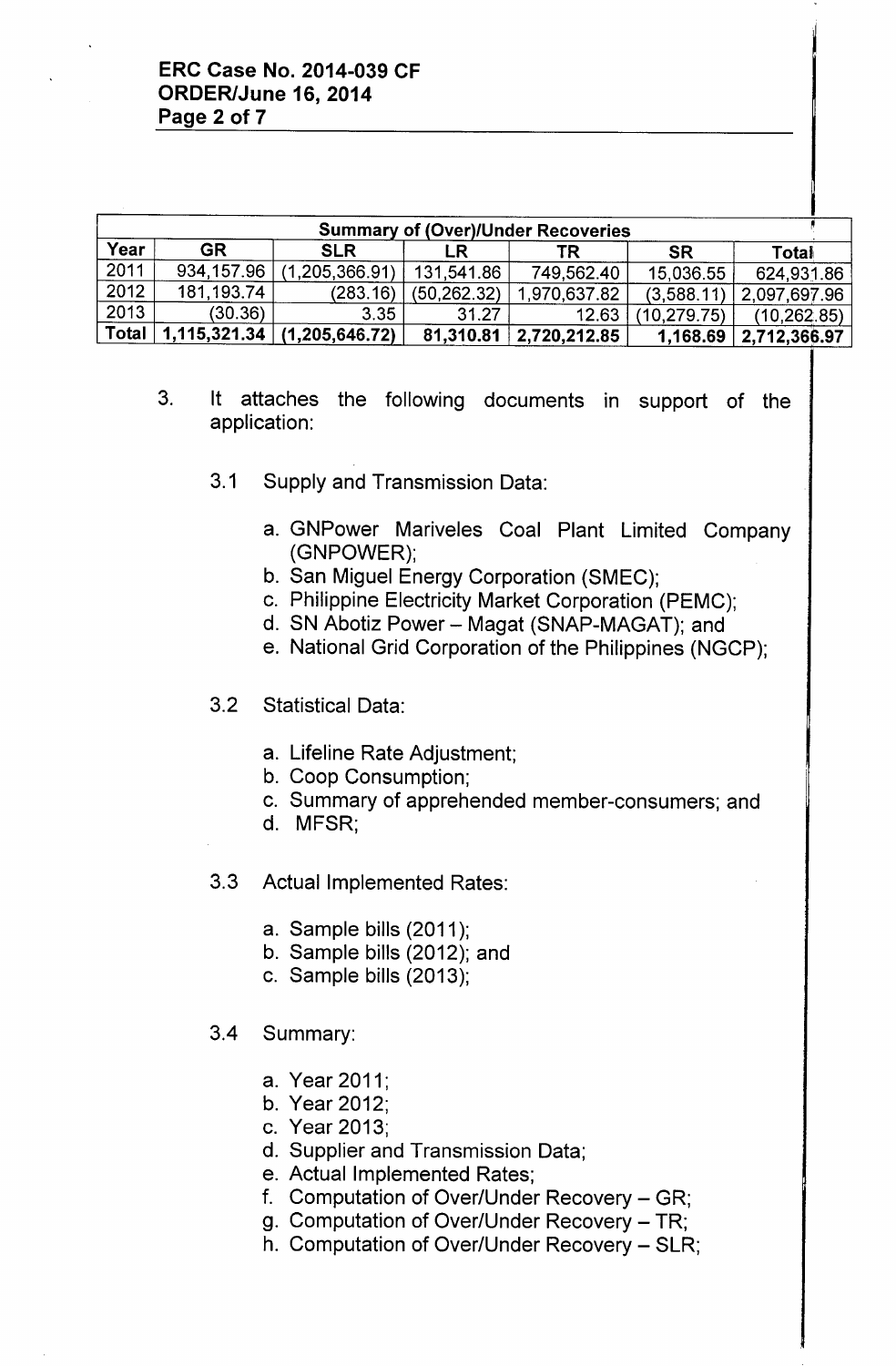- i. Computation of Over/Under Recovery  $-$  LR;
- j. Computation of Over/Under Recovery SR;
- k. Computation of Over/Under Recovery LR; and
- I. Computation of Over/Under Recovery SR; and
- 4. Thus, it prays that after due verification, the Commission render a Decision in the above-captioned case:
	- 4.1 Confirming the calculations of its over and under recoveries in the implementation of its automatic pass-through cost adjustments for the billing periods from January 2011 to December 2013; and
	- 4.2 Allowing it to refund/recover the over/underrecovered amount until the said amount has been fully refunded/recovered.

Finding the said application to be sufficient in form and in substance with the required fees having been paid, the same is hereby set for initial hearing, expository presentation, pre-trial conference and evidentiary hearing on July 8, 2014 (Tuesday) at eleven o'clock in the morning (11:00 A.M.) at the ERC Hearing Room, 15<sup>th</sup> Floor, Pacific Center Building, San Miguel Avenue, Pasig City.

CAGELCO II is hereby directed to cause the publication of the attached Notice of Public Hearing, at its own expense, once (1x) in a newspaper of general circulation in the Philippines, at least ten (10) days before the scheduled date of initial hearing. It is also directed to inform the consumers within its franchise area, by any other means available and appropriate, of the filing of the instant application, its reasons therefor, and of the scheduled hearings thereon.

Let copies of the application, this Order and the attached Notice of Public Hearing be furnished the Office of the Solicitor General (OSG), the Commission on Audit (COA), and the Committees on Energy of both Houses of Congress. They are hereby requested, if , they so desire, to send their duly authorized representatives at the ' scheduled hearings.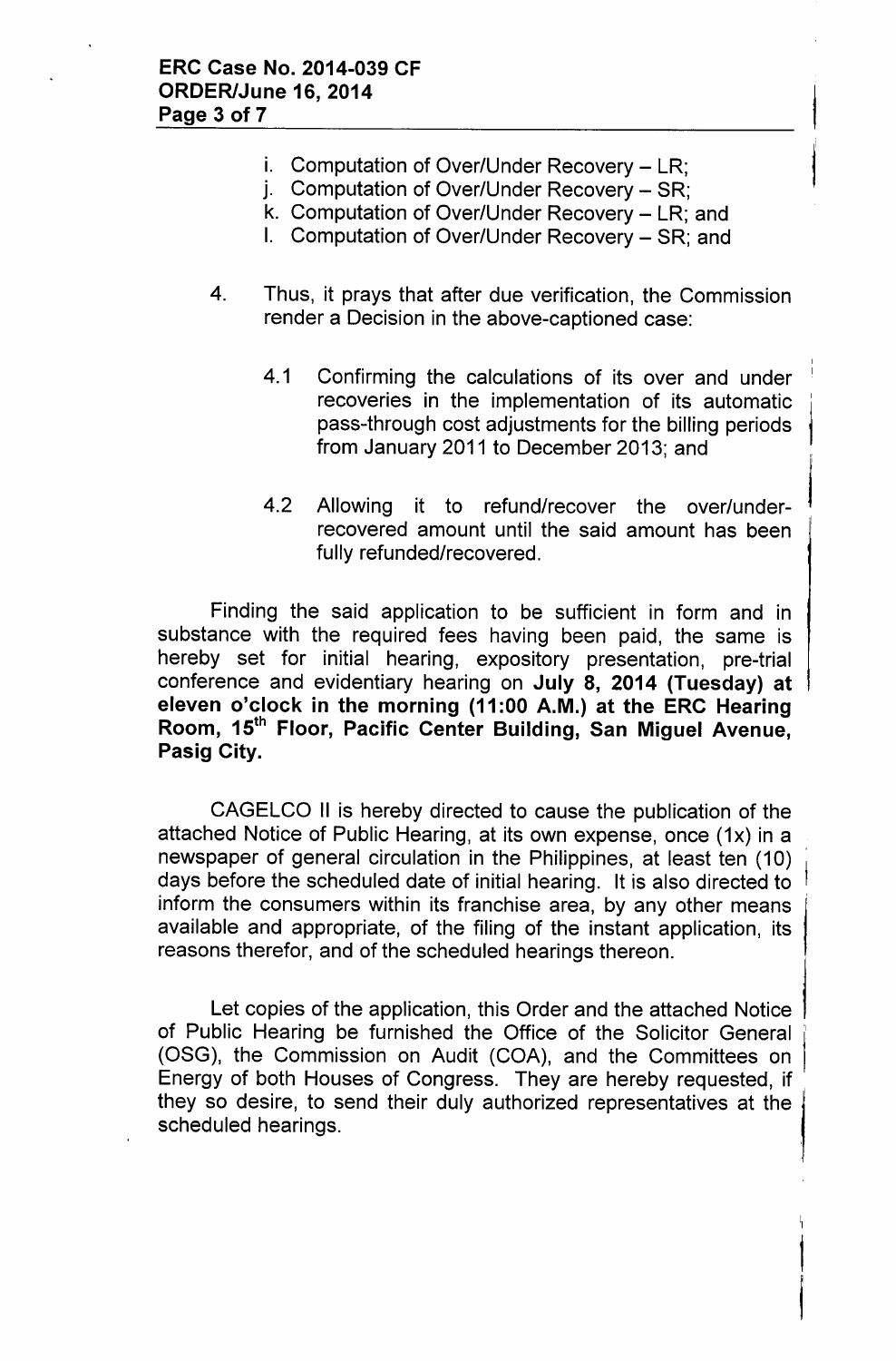# ERC Case No. 2014-039 CF ORDER/June 16, 2014 Page 4 of 7

Likewise, let copies of this Order and the attached Notice of Public Hearing be furnished the Offices of the Mayors of the Municipalities within CAGELCO II's franchise area and the Provincial Governors of Cagayan and Apayao for the appropriate posting thereof on their respective bulletin boards.

CAGELCO II is hereby directed to furnish all those making requests therefor with copies of the application and its attachments, subject to reimbursement of reasonable photocopying costs.

On the date of the initial hearing and pre-trial conference, CAGELCO II must submit to the Commission its written Compliance with the jurisdictional requirements attaching therewith, methodically arranged and duly marked, the evidences on the actual posting and publication of the Notice of Public Hearing consisting of certifications issued to that effect, signed by the afore-mentioned Mayor or his/her duly authorized representatives, bearing the seal of his/her office, and the affidavit of the Editor or Business Manager of the newspaper where the said Notice of Public Hearing was published together with the complete issue of the said newspaper, and such other proofs of compliance with the requirements of the Commission.

CAGELCO II and all interested parties are directed to submit, at least five (5) days before the date of initial hearing and pre-trial conference, their respective Pre-trial Briefs containing, among others:

- (a) a summary of admitted facts and proposed stipulation of facts;
- (b) the issues to be tried or resolved;
- (c) the documents or exhibits to be presented, stating the purposes and proposed markings thereof; and

 $\mathsf{I}$ 

 $\begin{array}{c} \rule{0pt}{2.5ex} \rule{0pt}{2.5ex} \rule{0pt}{2.5ex} \rule{0pt}{2.5ex} \rule{0pt}{2.5ex} \rule{0pt}{2.5ex} \rule{0pt}{2.5ex} \rule{0pt}{2.5ex} \rule{0pt}{2.5ex} \rule{0pt}{2.5ex} \rule{0pt}{2.5ex} \rule{0pt}{2.5ex} \rule{0pt}{2.5ex} \rule{0pt}{2.5ex} \rule{0pt}{2.5ex} \rule{0pt}{2.5ex} \rule{0pt}{2.5ex} \rule{0pt}{2.5ex} \rule{0pt}{2.5ex} \rule{0$ 

(d) the number and names of the witnesses, with their written testimonies in an individual affidavit form, to be attached to the Pre-trial Brief.

Failure of CAGELCO II to submit the required Pre-trial Brief and Judicial Affidavits of its witnesses within the prescribed period shall be a ground for cancellation of the scheduled hearing, and the resetting of which shall be six (6) months from said date of cancellation.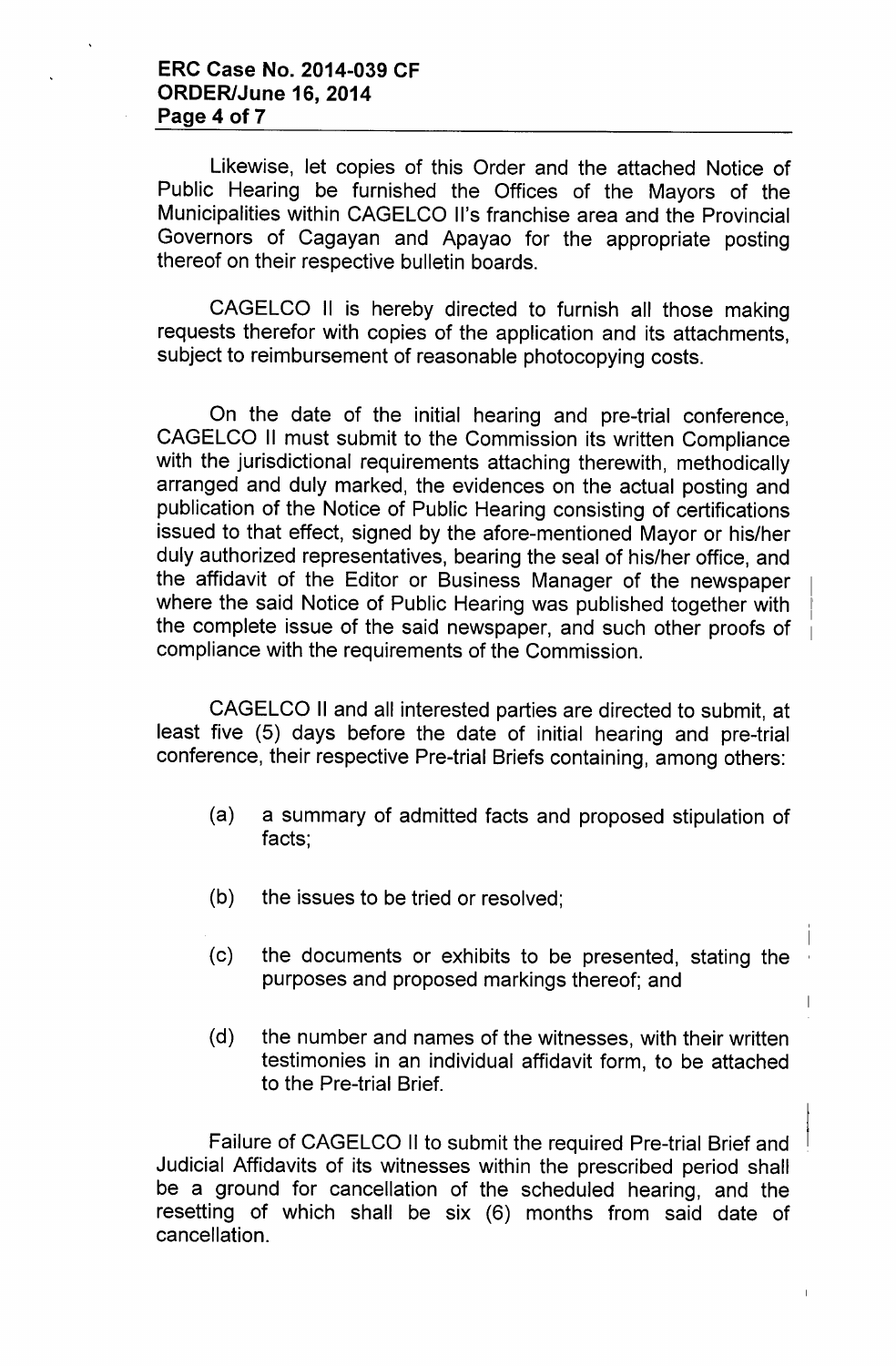As part of the pre-trial conference, CAGELCO II must also be prepared to make an expository presentation of its application, aided by whatever communication medium that it may deem appropriate for the purpose, in order to put in plain words and explain, for the benefit of the consumers and other concerned parties, what the application is all about and the reasons and justifications being cited in support thereof.

### SO ORDERED.

Pasig City, June 16, 2014.

## FOR AND BY AUTHORITY OF THE COMMISSION:

jj $\sqrt{2}$ ENAIDA G. CRUZ-DUCU) Chairperson

//CAGELCO II/VACA/2014-039 CF/initial order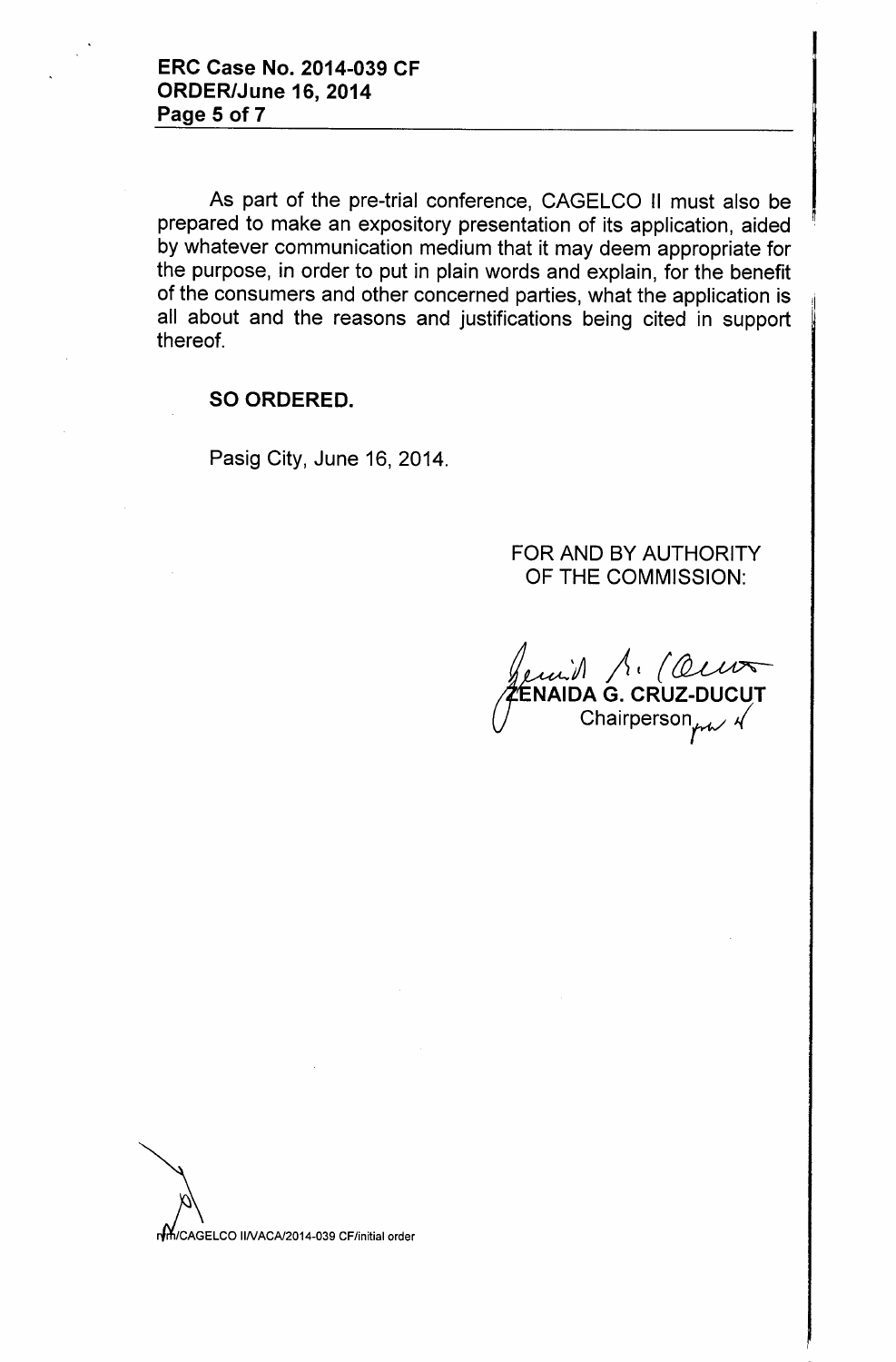Copy Furnished:

| 1.          | Atty. Ranulfo M. Ocampo<br><b>Counsel for CAGELCO II</b><br>8 <sup>th</sup> Floor, STRATA 100 Building, F. Ortigas Jr. Road,<br>Ortigas Center, Pasig City |  |  |  |
|-------------|------------------------------------------------------------------------------------------------------------------------------------------------------------|--|--|--|
| 2.          | Cagayan II Electric Cooperative, Incorporated (CAGELCO II)<br>Macanaya District, Aparri, Cagayan                                                           |  |  |  |
| 3.          | <b>Office of the Solicitor General</b><br>134 Amorsolo Street, Legaspi Village, City of Makati 1229                                                        |  |  |  |
| 4.          | Commission on Audit (COA)<br>Commonwealth Avenue, Quezon City 1121                                                                                         |  |  |  |
| 5.          | National Electrification Administration (NEA)<br>NIA Road, Diliman, Quezon City                                                                            |  |  |  |
| 6.          | Senate Committee on Energy<br>GSIS Building, Roxas Boulevard, Pasay City 1300                                                                              |  |  |  |
| $7_{\cdot}$ | House of Representatives Committee on Energy<br>Batasan Hills, Quezon City 1126                                                                            |  |  |  |
| 8.          | Office of the Municipal Mayor<br>Abulug, Cagayan                                                                                                           |  |  |  |
| 9.          | Office of the Municipal Mayor<br>Allacapan, Cagayan                                                                                                        |  |  |  |
| 10.         | Office of the Municipal Mayor<br>Aparri, Cagayan                                                                                                           |  |  |  |
| 11.         | Office of the Municipal Mayor<br>Ballesteros, Cagayan                                                                                                      |  |  |  |
| 12.         | Office of the Municipal Mayor<br>Buguey, Cagayan                                                                                                           |  |  |  |
| 13.         | Office of the Municipal Mayor<br>Camalaniugan, Cagayan                                                                                                     |  |  |  |
| 14.         | Office of the Municipal Mayor<br>Claveria, Cagayan                                                                                                         |  |  |  |